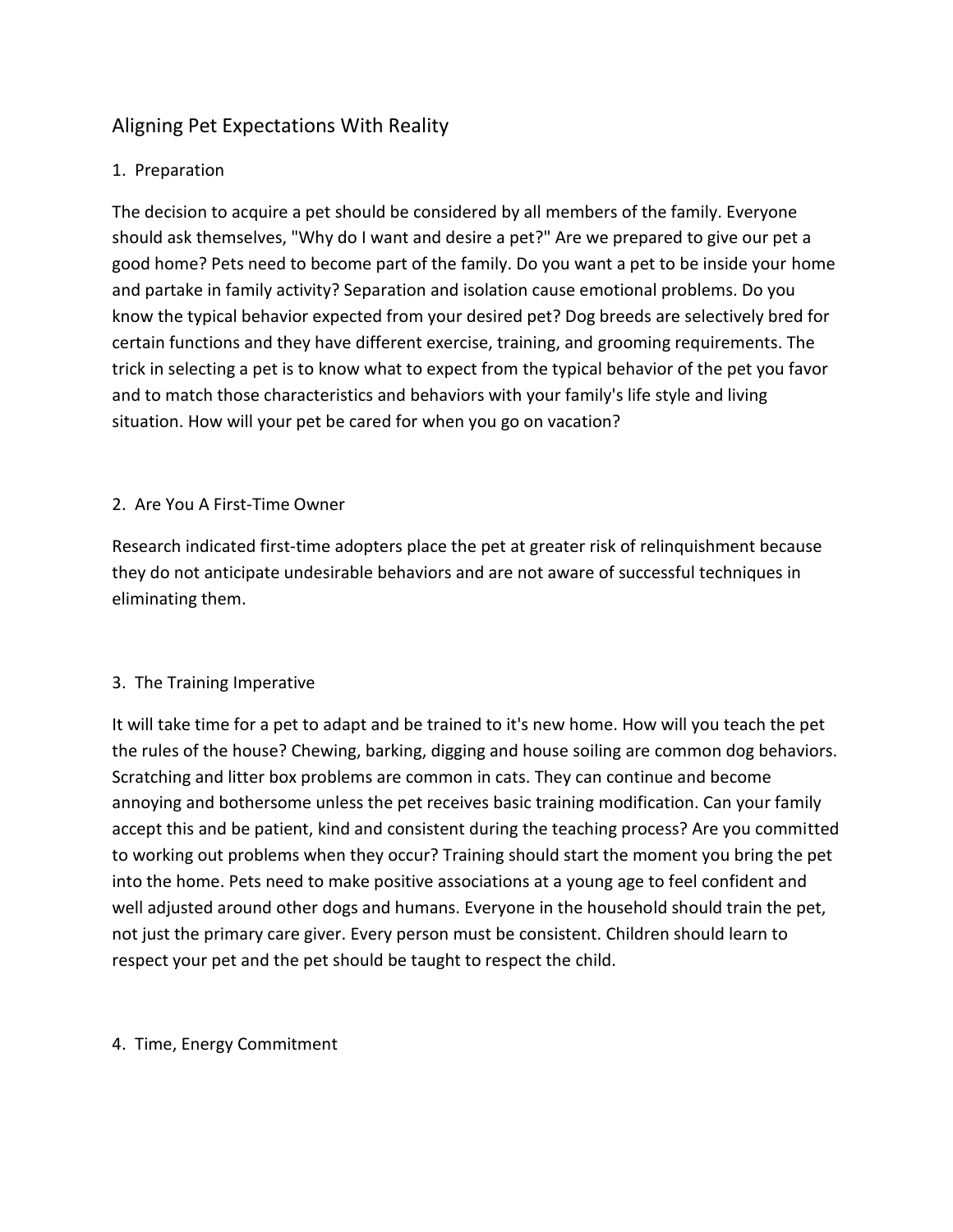Adult attachment depends, in part, on the time and energy available to the adult and the amount of nurturing required by the pet(s). Time constraints are often realized after the pet is obtained. Regular duties, like walking the dog, became time consuming and difficult, especially for children. Do you have enough time and energy for daily pet care activities? Pets require food, water, exercise, grooming care and companionship every day of their life. Surveys indicate the average owners spend two hours a day to feed, train, groom, play, exercise and clean up after their pets. Pets enjoy and need the interaction. Will you provide the time or will it become an annoyance or burden?

### 5. Costs of Pet Ownership

Have you considered the costs involved in caring for a dog, like a license, food, training, equipment, grooming supplies, toys and medical care that includes spay/neuter surgery? (Minimum \$300 per year.)

### 6. Parent Responsibility

If you are a parent, is the sole reason you want a dog to teach your preschool or grade school child to be a responsible, loving and emotionally sensitive person? Are you looking for a pet "toy" for your child? Researchers tell us there are many dogs returned to the shelter because "It just did not work out." Be realistic. It is a job for adults.

According to researchers Kidd, Kidd and George, "The responsibility for and caretaking of pets usually becomes the mother's obligation regardless of initial plans. Therefore, where parents expect the pet to teach the child responsibility and caretaking and the child does not learn and display these behaviors, the parents usually regret adopting the pet and frequently reject or abandon it" (Psychological Reports, 1992, 70, 547-561).

# 7. Landlord Permission

Do you have permission from your landlord, preferably in writing? Fewer and fewer rental units accept pets. Do you know the condo rules regarding pets? What will you do if you have to move? Will you make the commitment to take the dog with you?

### 8. Home Compatibility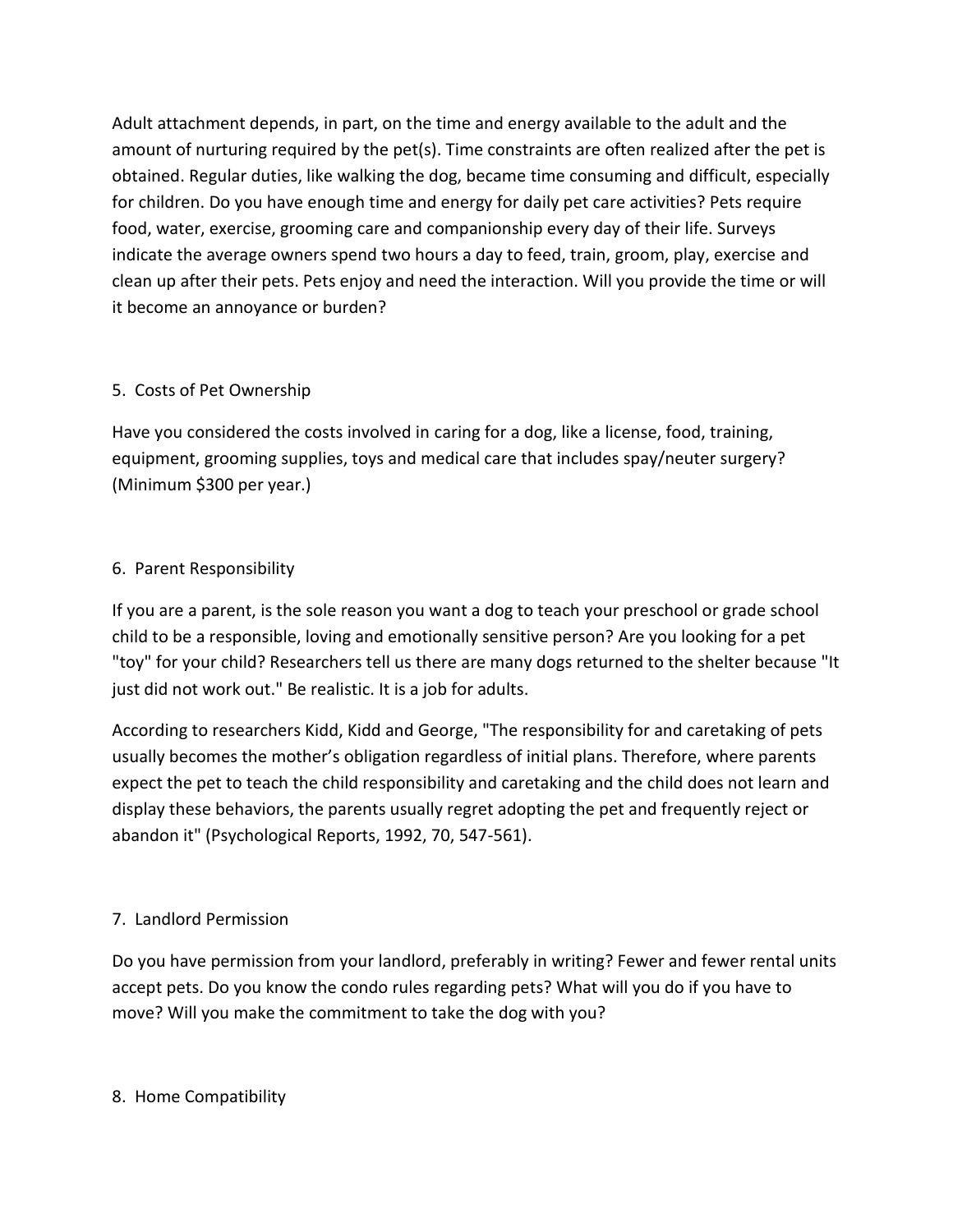Most dogs and cats want to be in the home with the family. Extended periods of isolation will cause emotional problems. Can you keep the cat confined indoors? Can you bring your dog indoors a majority of the time? Do you have other pets at home? Will one more be too much? Will they get along? Do you have enough space to house the pet(s) properly? How will you keep the pet confined? Certain dogs are better equipped for life in a large suburban home than in an apartment. Free-roaming dogs are a nuisance to neighbors, endanger the dog and violate the law. It's cruel to chain a dog in a confined area and it often leads to behavior problems.

# 9. Health and Annoyance Concerns

Does anyone in your family have allergies that may be provoked by pet hair? Will you mind the constant fight to control hair shedding, fleas and odors, or will they annoy or burden you?

### 10. Responsible Ownership

Will you be a responsible pet owner and spay/neuter you're pet before they are 6 months of age. Will you provide vaccinations, identification, visit a veterinarian regularly, obey all laws and forge a good pet citizen?

### 11. Commitment

Are you committed to keep and care for your pet its entire life, even when you move and your life style changes? Unintentional Owners and good Samaritans acquire pets and think of the pet as a temporary guest. "I am just keeping the animal until I can find it a good home." They were not seeking a pet but acquiesced when petitioned by other people or an orphaned animal came into their life. Be committed to working out all ownership problems that prevent you from enjoying your pet. Do you understand once you adopt your pet the responsibility is for life and your pet's life depends on it.

### 12. Love Your Pet

Pets need to be part of the human pack. Do you want a pet to be part of your household? Sleep near you? Will you pet and stroke your pet daily? Will you display or carry a picture of your pet? Research indicates that the chance of relinquishment will be minimal if you bond with your pet.